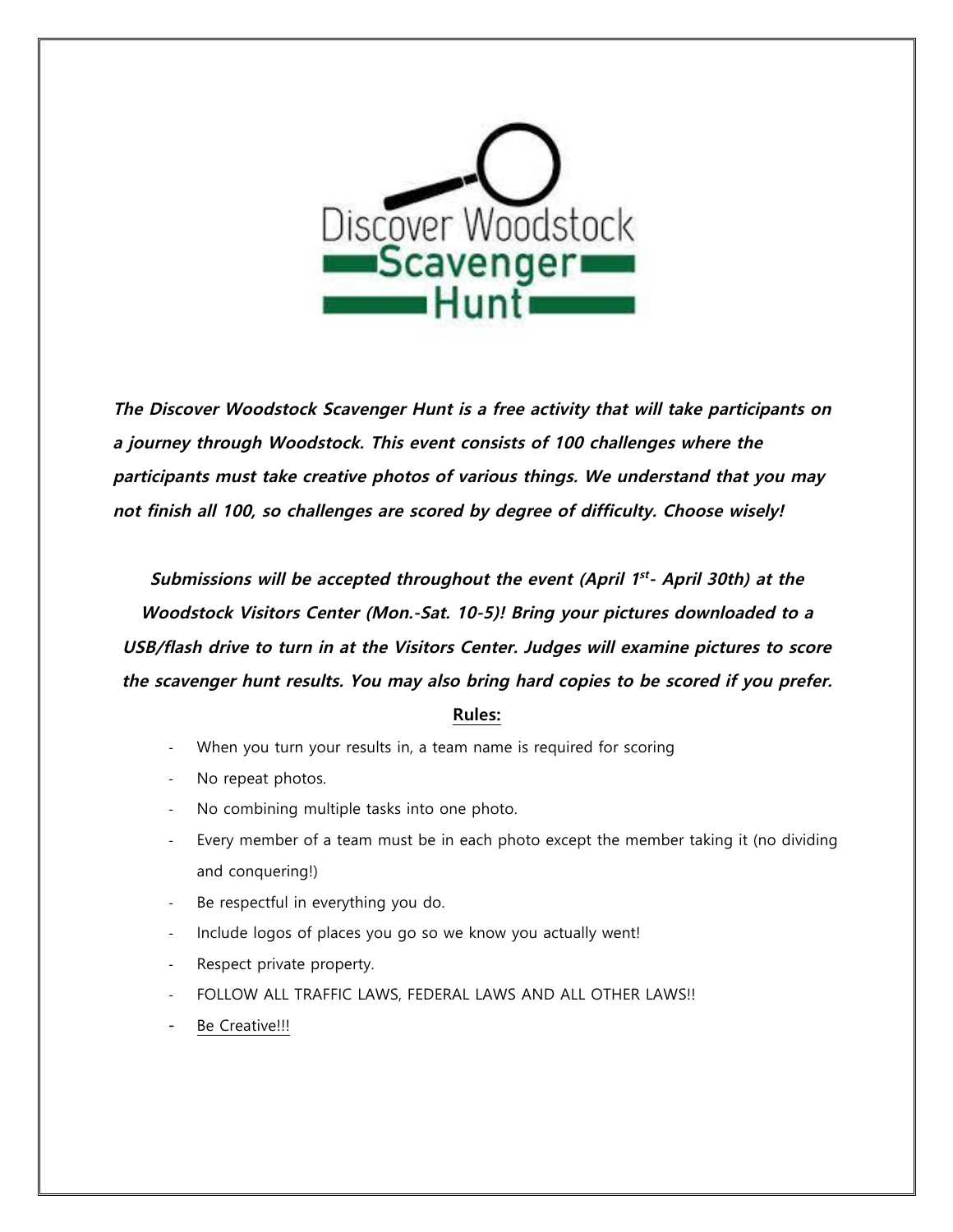# **Photos worth 1 point:**

- Hanging out at a picnic table at Woofstock Park
- Be careful not to touch the cactus while posing for a pic in front of Seven Arrows
- At Avalanche Trailhead Sign
- Sitting near a fountain at the Outlet Shoppes
- At a wagon wheel along Main St
- Reading signage about the history of Rope Mill near the deck at the park
- Making a peace sign while relaxing at the Beetle Art Bench near Salt Factory Pub
- Group selfie on the deck by Little River at Rope Mill Park
- Visiting the new location for Ace Hardware
- South On Main Trail sign on the Noonday Creek Trail
- Relaxing reading a book on the green velvet couch at the Sweet Read
- Reading the basketball court rules sign at Dupree Park
- Checking out the post cards at the Woodstock Visitors Center
- At a spot where old American flags go at the Park at City Center
- Elvis & Spike sign on the Trestle Rock Trail
- Take a photo by Pie Bar's signature, hand-painted "Pie Bar" sign and tag @pie\_bar on Instagram and Facebook
- At the Mary F Kish Center
- Make a Heart Symbol with your hands on the pedestrian bridge across Noonday Creek near Woofstock Park
- With the Gold Fishin game at Stars & Strikes
- 1.25 mile sign on the Noonday Creek Trail
- Take a selfie at Pelican's SnoBalls and tag them on Instagram @PelicansWoodstock (bonus if you selfie includes a snoball, Pelican's will give you \$5 in Pelican bucks)
- Reading a book at the Woodstock Public Library
- Checking out the new artificial turf along Market St
- Take a picture with Henry at Holly Springs Jewelers
- Enjoying a view of Little River while relaxing on a bench riverside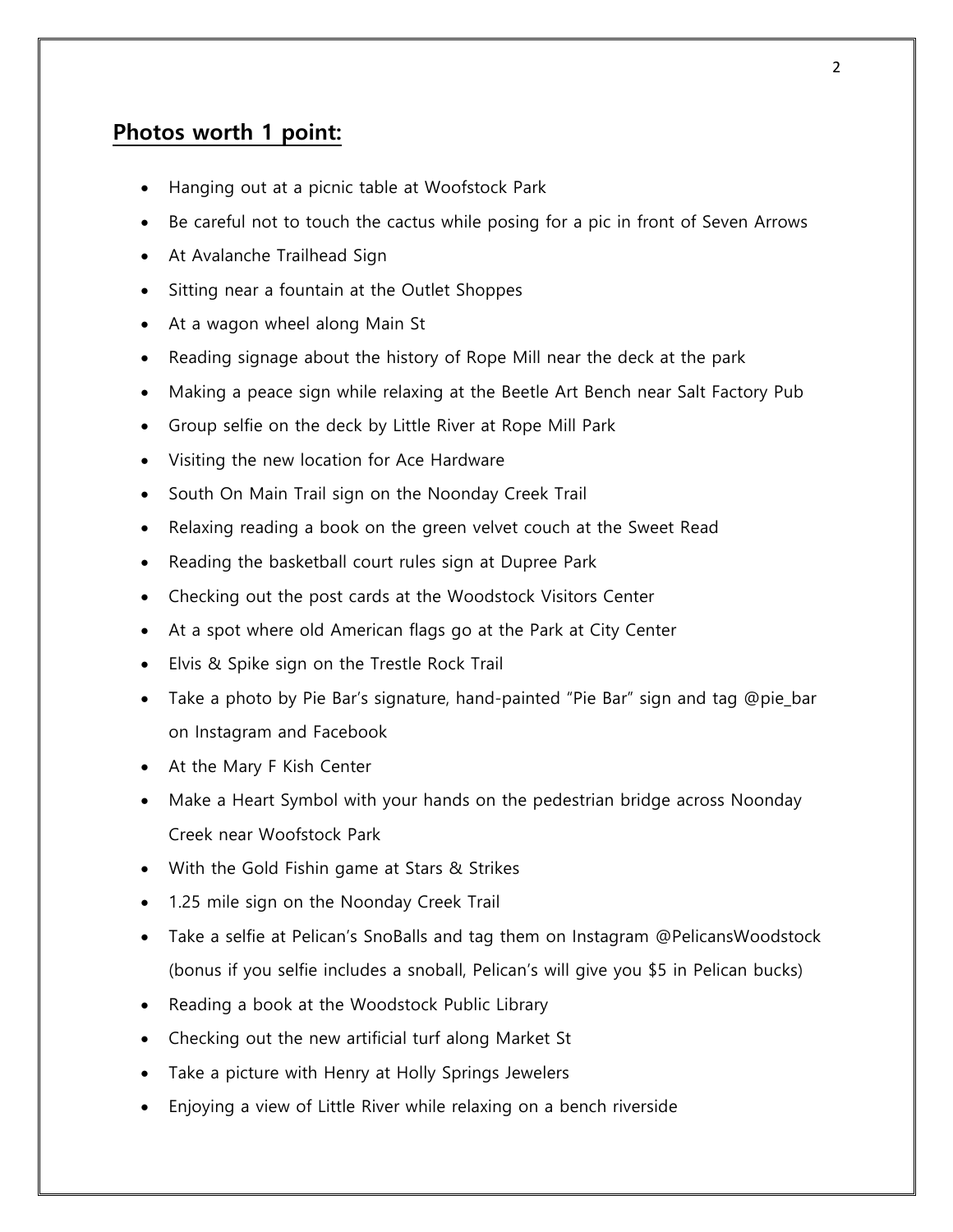- Take a picture with Firemaker Dragon Wings at Woodstock Beer Market and tag them on facebook or instagram
- The Chambers sign at 8534 Main St
- Group Selfie in front of the fountain at the Park at City Center
- Checking out a mural along Chambers St
- Take a picture in front of a Cupcake Cutie neon sign, at a shop that's sweet with nothing to eat
- Playing at the playground in Downtown Woodstock
- With the "Take Fishing Line With You" sign at Dupree Park

## **Photos worth 2 points:**

- If Adam and Eve visited Woodstock they would eat so fresh, so clean at this business in Downtown Woodstock
- Take a group selfie at pavilion 3 at Dupree Park. (pavilion sign must be visible in pic)
- Checking out the new area for Licensed PTVs and Motorcycles to park near a popular picnic spot in Downtown Woodstock
- Take a picture with a Reformation staff member at the brewery and post on social media and tag @reformationbrewery. If you can find the hidden batman in their taproom Reformation will give you a free 8oz beer
- Waving a checkered flag at the Raceway Trailhead sign at Rope Mill Park
- 8 bits, four action buttons and a directional pad, this 198 throwback is a sticky one at Made Mercantile
- With a Barney kids ride at the Outlet Shoppes at Atlanta
- Find the "Safe Kids Cherokee County" signage at Rope Mill Park
- A Statue that a pilgrim would enjoy visiting in Woodstock
- With a rusted out pickup truck bed on the Avalanche Trail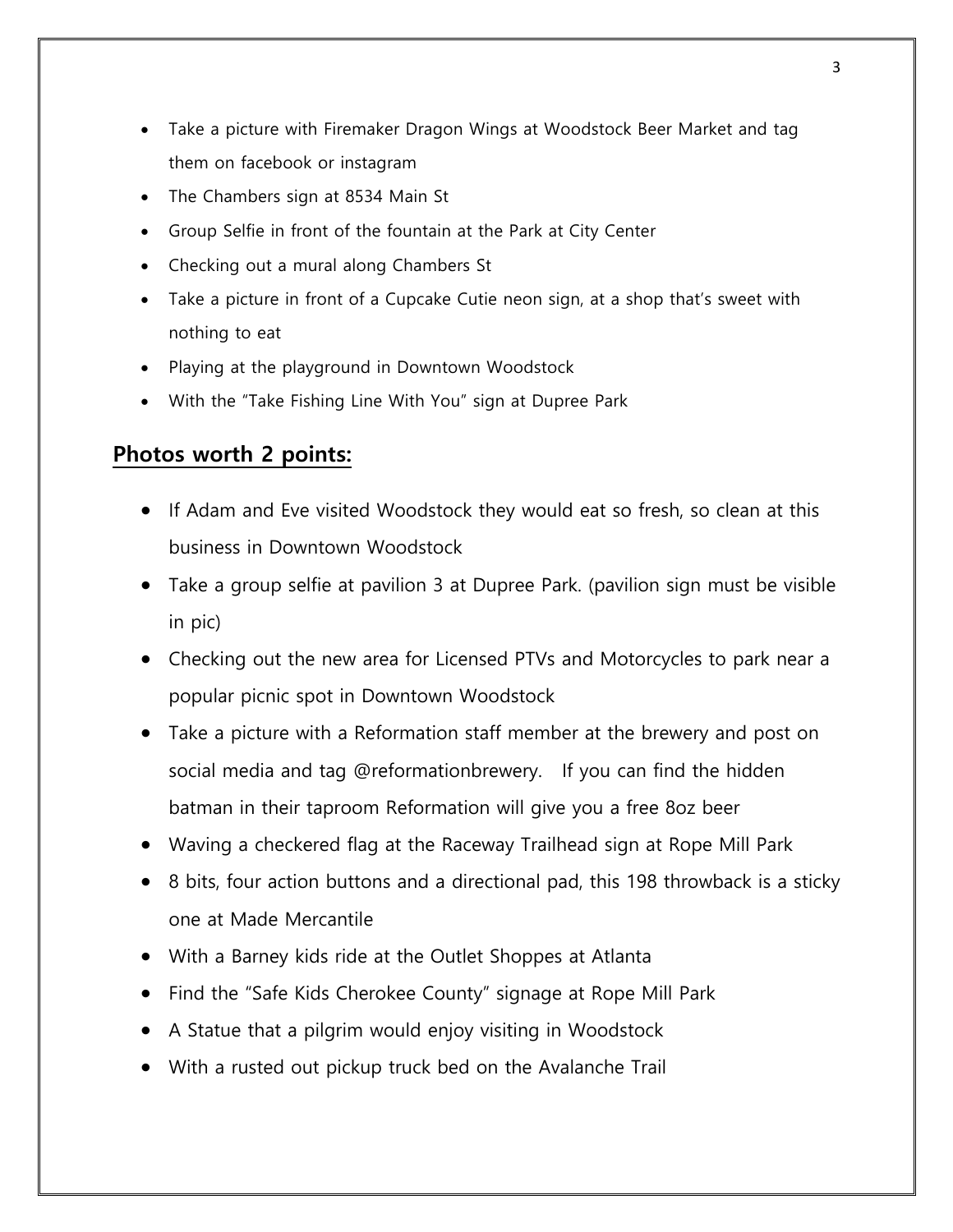- You might expect to find these two stores in NYC but they are here in WDSTK. Take a pic in front of these two storefronts
- Playing an arcade game at The Blue Ghost
- Homes have been made for birds along the Rubes Creek Trail. Take a picture with one
- "Branch" outside of your box and find the "branches" back round in this store
- Charging a phone at the courtesy charging station next to the Hatch sign at The Circuit
- Take a picture of yourself in front of the Beer Wall at Partners II Pizza while you are taking a bite out of a slice of your favorite pizza
- At a Large Pine Knot that is the size of a half of a basketball. It is located between marker 120-140 on the Avalanche Trail
- Selfie with the pink feathers in the Reeves House
- "May Peace Prevail On Earth" marker at Woofstock Park
- Have your picture taken with a movie star at The Blue Ghost Arcade. Tag @theblueghostarcade on Facebook or Instagram for a chance to win a free pass to The Blue Ghost
- With a Green Arrow on a tree on a trail at Dupree Park
- This old business… it wasn't in food, but instead in making something out of crude, Still can't think of the place? The old business sold something with prices that are rather high at the moment. The old business inspired the name of the current business that specializes in a very different product. Take a pic in front of this downtown business.
- At the Noonday Creek Trash Study on the Towne Lake Pass Trail
- Come to J Miller's and find Snap, Crakel and Pop & take a picture with them
- Checking out the racing at Dixie Speedway at a spot along Mill Street.
- Dropping off a donation at the Little Free Pantry in Downtown Woodstock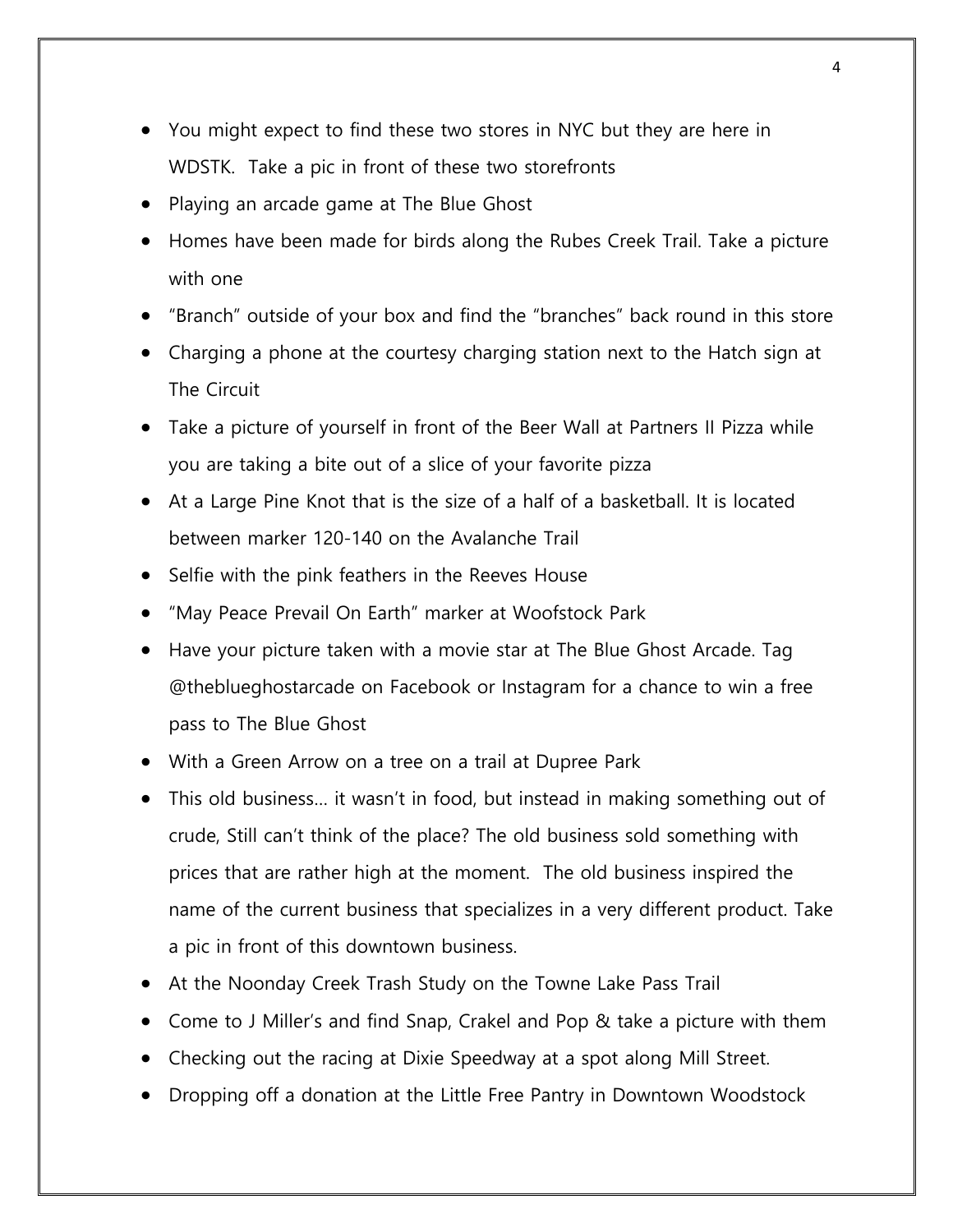- Take a pic with the program from Woodstock Art's production of Sister Act
- At the Shannon & David Adopt a Trail Sign
- Artwork honoring Magda Gerber
- Do your best "bohemian rhapsody" in front of the appropriate art piece at Main & Mill
- Strike a bodybuilder pose at the Powerhouse Trailhead sign at Rope Mill Park
- Take a selfie at a place where local makers and hand "Made" shine bright!
- At the site of Reeves General Mercantile. Point out the marker in your picture.
- Frisbee Golf Hole 9 at Dupree Park

### **Photos worth 3 points:**

- Point out a tree with no bark on the Explorer Trail in sight of a building
- Take a selfie with St Drogo, the Patron Saint of Coffee at a downtown business
- At a tree dedicated to Tessa Basford
- If you look really close you can get a picture of something that is red and smokes at the corner of Main and Mill
- Paddling on Little River on a kayak, canoe, or paddle board.
- If the stock market is booming this is a spot you might want to take your picture at on Wall St
- At "The Wing Stop" at a City of Woodstock Park
- U.S. Coast & Geodetic Survey Benchmark Marker in Downtown Woodstock
- At 280 marker on the Avalanche Trail
- Go to the Reeves House and take a picture with a drinkable tome
- Point out Lucille High Brown Talcum Powder at Dean's Store
- Find a brick with "Mayor 1984-1990" on it at the Park at City Center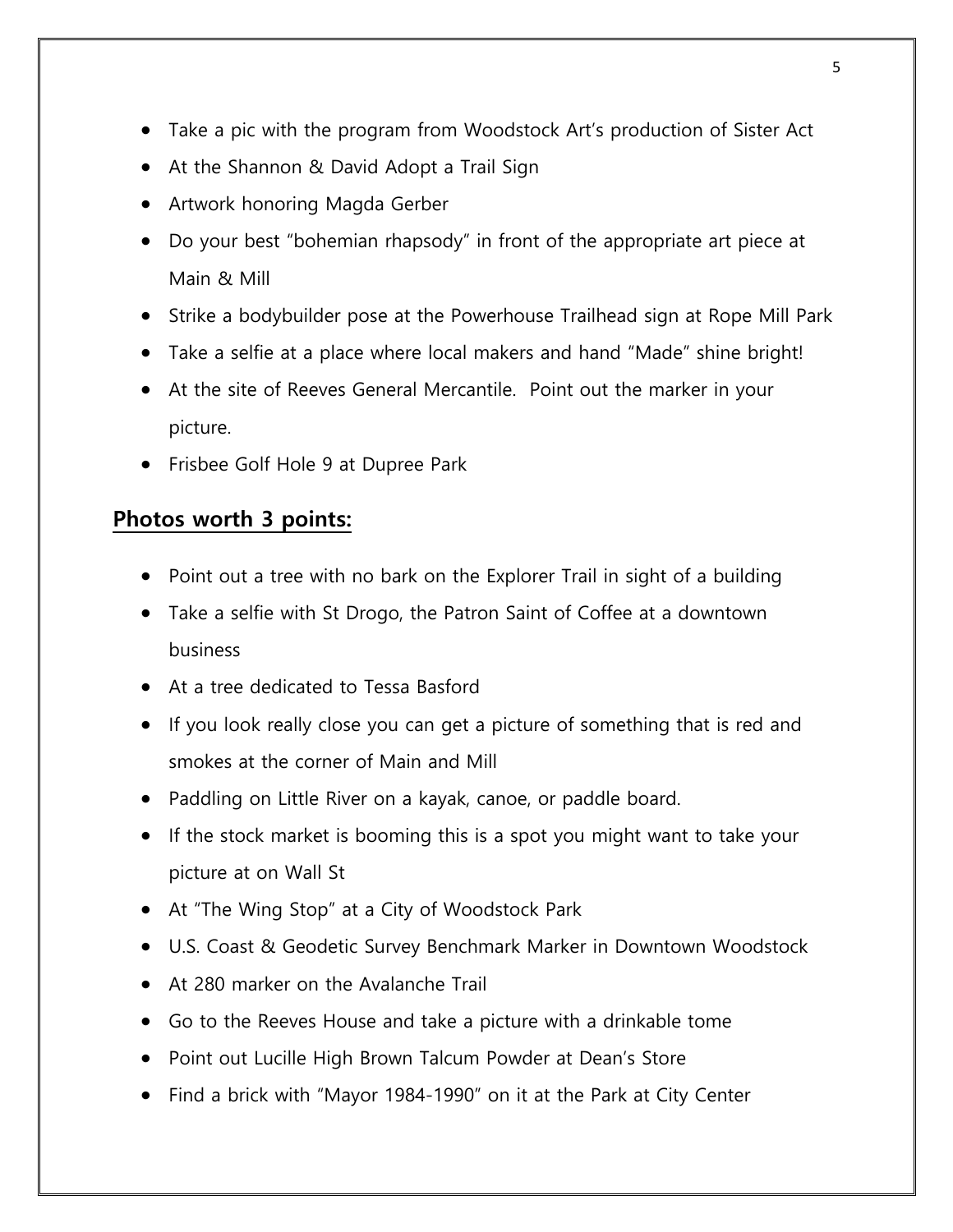- Take a picture with Matts brewery photos in the Woodstock Beer Market bathrooms & tag him on Instagram @photogenicbrew
- Hula Hoop at the giant circle at the end of the Rubes Creek Trail
- With a sign proclaiming Cherokee as a 189 year old start up community
- Shopping at the Woodstock Farm Fresh Market
- Trailblazer model bridge sign on a local trail
- Biorententation Infographic Sign in Downtown Woodstock
- Horses were parked at this location in Woodstock's past. Take a picture with the plaque that highlights this fact
- At 620 marker on the Explorer Trail
- Take a class with a local maker at Made Mercantile and snap a picture of you and your creation at the class
- Find President Woodrow Wilson at the Woodstock Visitors Center and take a picture with him.
- 90 Degree turn sign at Dupree Park
- If Nikola visited the Outlet Shoppes at Atlanta there is a certain area at the mall he would be likely to park at. Take a picture at these parking spots
- Find Zeno Chewing Gum at Dean's Store and point it out
- Bowling at Stars & Strikes
- Find an image of the Train Depot on the Rubes Creek Trail and take a pic with it
- Create a TikTok that's a montage of moments from your scavenger hunt experience to the sound "Celebrate the Good Times" by Mason. Impress us by lip syncing along and be sure to mention @visitwoodstockga in your video description to get credit for this action
- At Frisbee Golf Hole 7 at Dupree Park
- A brick with Kyle Bennett's name on it in Downtown Woodstock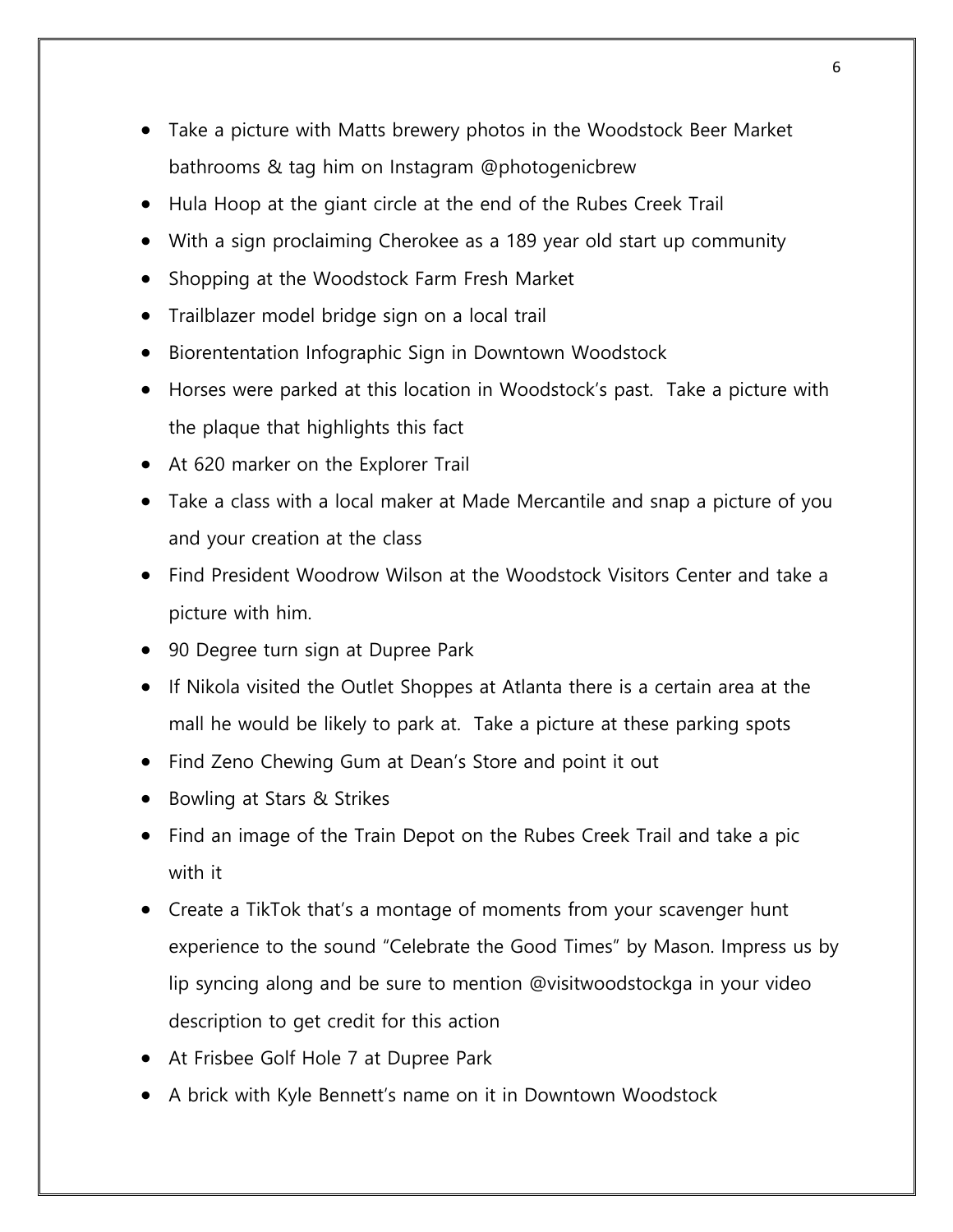- A Tsunami has made landfall at a specific spot in Woodstock. At this location you will find a wind mill. Take a selfie with the wind mill
- A marker with Richard Petty's number on it at The Mill Trails
- Train Engine 97 at the Woodstock Visitors Center
- 0.55 mi to Towne Lake Parkway sign on a local trail

## **Bonus Points**

### **1 bonus point will be added if:**

- A team member tweets @DTWoodstock using #DiscoverWoodstock with your favorite picture from the scavenger hunt, include your team name
- A team member tags @DowntownWoodstock on Instagram using #DiscoverWoodstock with your favorite picture from the scavenger hunt, include your team name (also be sure to use #downtownwoodstock & #woodstockga for any scavenger hunt photos you post to Instagram to help spread the love for Woodstock Ga!)
- Team members bring receipts for any purchase made during the timeframe of the event from a downtown store or restaurant, \$10 minimum purchase **(1 point per receipt)**

#### **10 bonus points will be added if:**

A team turns in a video they took during the hunt. Video can be turned in on usb drive with photos from Scavenger Hunt. Video should focus on why your team loves Woodstock or on why people should visit Woodstock. Minimum video length is 30 seconds and video should not exceed 5 minutes in length. Videos will be judged on creativity, quality, and overall awesomeness. Judges will